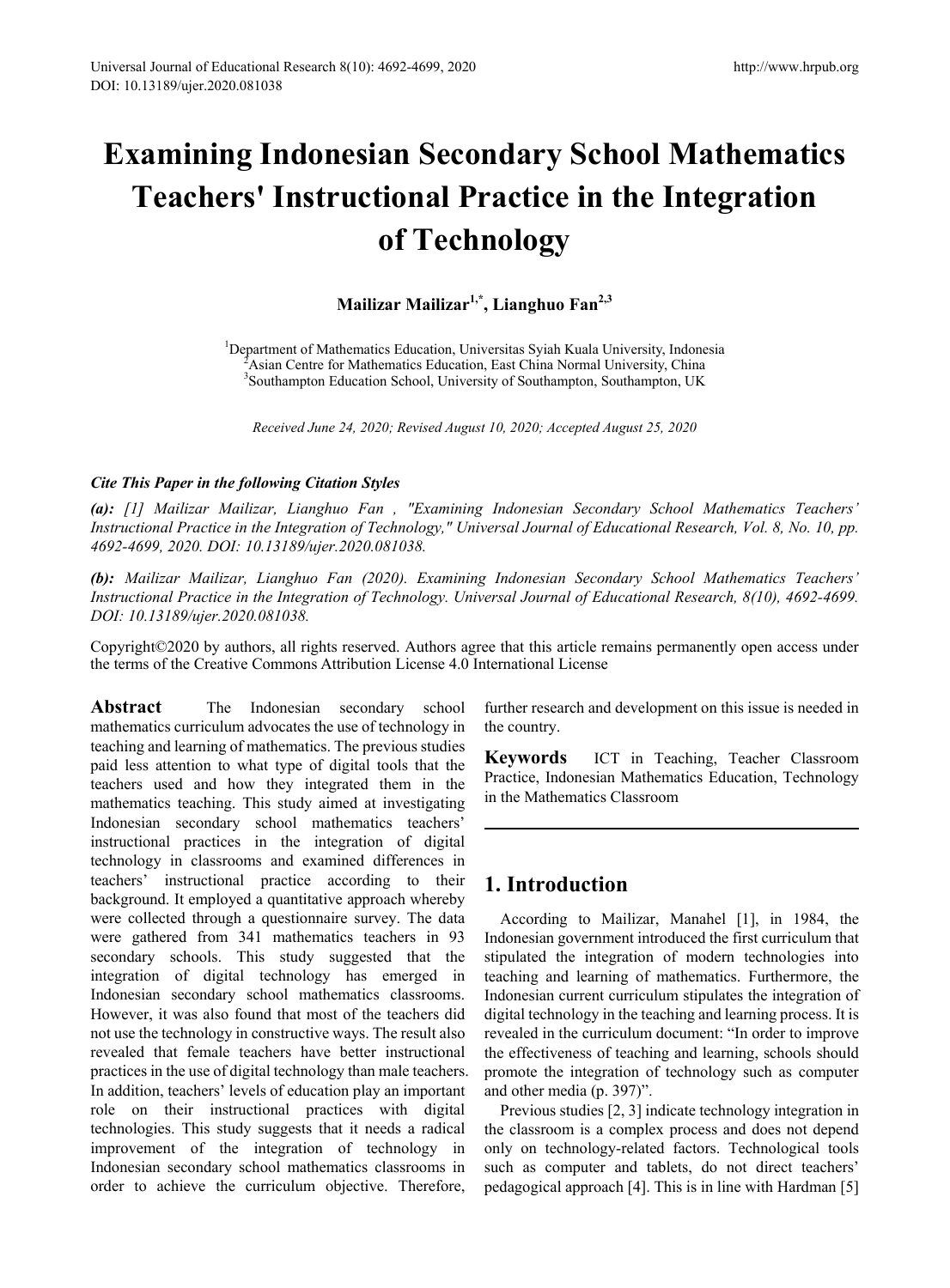and Jackson [6], arguing that the impact of technology use in teaching depends on teachers' pedagogical practices.

Ottenbreit-Leftwich, Kopcha [7] conducted a literature review and revealed that teachers, integration of technology has been investigated in various ways such as the frequency use of technology and student-centred and teacher-centred teaching practices with technology. In mathematics education, a number of studies have also been carried out around the world aimed at investigating the use of technology in teaching of mathematics emphasizing at different aspects such as teaching approaches [e.g., 8, 9] and types of technologies [e.g.,10, 11-14]. Other researchers examined pedagogical approaches in the use of technology [e.g., 14, 15, 16-22]. Also, previous studies have also measured the frequency of technologies use in the mathematic classroom [e.g., 8].

A limited number of studies have investigated the integration of digital technologies in mathematics classrooms in Indonesia. Most of them are part of international studies [e.g., 23, 24]. Mullis, Martin [23], for instance, showed that 16% of students in Indonesian secondary school had access to digital tools in mathematics classrooms. In 2011, Mullis, Martin [24] revealed that the number had increased significantly that 87% of mathematics at least one computer for at least one student. They also revealed Indonesian mathematics teacher's frequency use of computers for exploring principles and concepts of mathematics and searching information and idea. However, the previous studies on Indonesian secondary school mathematics teachers' integration of digital technology paid less attention to what type of digital tools being used and how the teachers integrated them in mathematics classroom. For example, Mullis et al.'s [24] study did not reveal pedagogical activities regarding the integration of digital technology. In addition, there has been no study in Indonesian that uses Pierce and Stacey's (2010) Mathematics Analysis Software (MAS) pedagogical map to advance our understanding of the teachers' instructional practice in the integration of digital technology.

This study aimed at investigating Indonesian mathematics teachers' instructional practices in the implementation of digital technology and examining their instructional practices based on to their background. Hence, we sought to respond to these research questions:

- 1) To what extent do Indonesian secondary school mathematics teachers integrate digital technology in their classrooms?
- 2) Is there any significant difference in Indonesian secondary school mathematics teachers' instructional practices in the integration use of digital technology according to their demographic background?

## **2. Conceptual Framework**

The effectiveness of technology integration in the

teaching and learning process depends on teachers' instructional practices [25]. Further, it also depends on how teachers select and manage resources of technology into their classroom activities as what instructional strategies they integrate in the classroom. Secondary school teachers' integration of technology has been investigated in many countries in which researchers looked at various aspects of the integration and employed different conceptual frameworks to understand it.

Previous studies have used various framework and approaches to understand teachers' use of digital technologies. The frameworks that have been used such as the *student-centred and teacher-centred* [e.g., 8, 14, 18, 19]; the *Learning with and Learning from* [e.g., 17]; *routine*, *extended* and *innovative* user [e.g., 15]. Regarding studies of mathematics teacher of the technology, Pierce and Stacey [26] proposed *the pedagogical map of MAS* framework explaining instructional opportunities offered by MAS. MAS is software that users can conduct many activities such as arithmetic calculations, statistics calculations, data visualization, algebra manipulations. Pierce and Stacey [26] structured three level of the pedagogical map of MAS, namely, the tasks level, classroom level and subject level.

In this study, we adapted Piece and Stacey's [26] pedagogical map to explain the mathematics teachers' instructional practices in the integration of digital technologies in the classroom. This framework provides relatively comprehensive aspects to examine technology integration in mathematics classrooms. Therefore, we investigated two aspects, namely, type of technologies and functional and pedagogical activities.

# **3. Methods**

#### **3.1. Design of the Study**

We used a quantitative approach with the cross-sectional survey design. According to Creswell [27], the survey can be used to collect data concerning participants' opinions, perceptions, and practices. Hence, in this study, we collect data on instructional practices of Indonesian secondary school mathematics teachers in the integration of digital technology.

#### **3.2. Participants and Settings**

We employed a stratified random sampling technique to draw a representative sample as the technique increases data representative [28]. To acquire a large sample size, we distributed the questionnaire in 93 Schools from 16 regencies/cities. A total of 355 questionnaires were filled, and 14 of them were incomplete. Therefore, it left 341 questionnaires for the analysis. Participants' demographic backgrounds are provided in Table 1.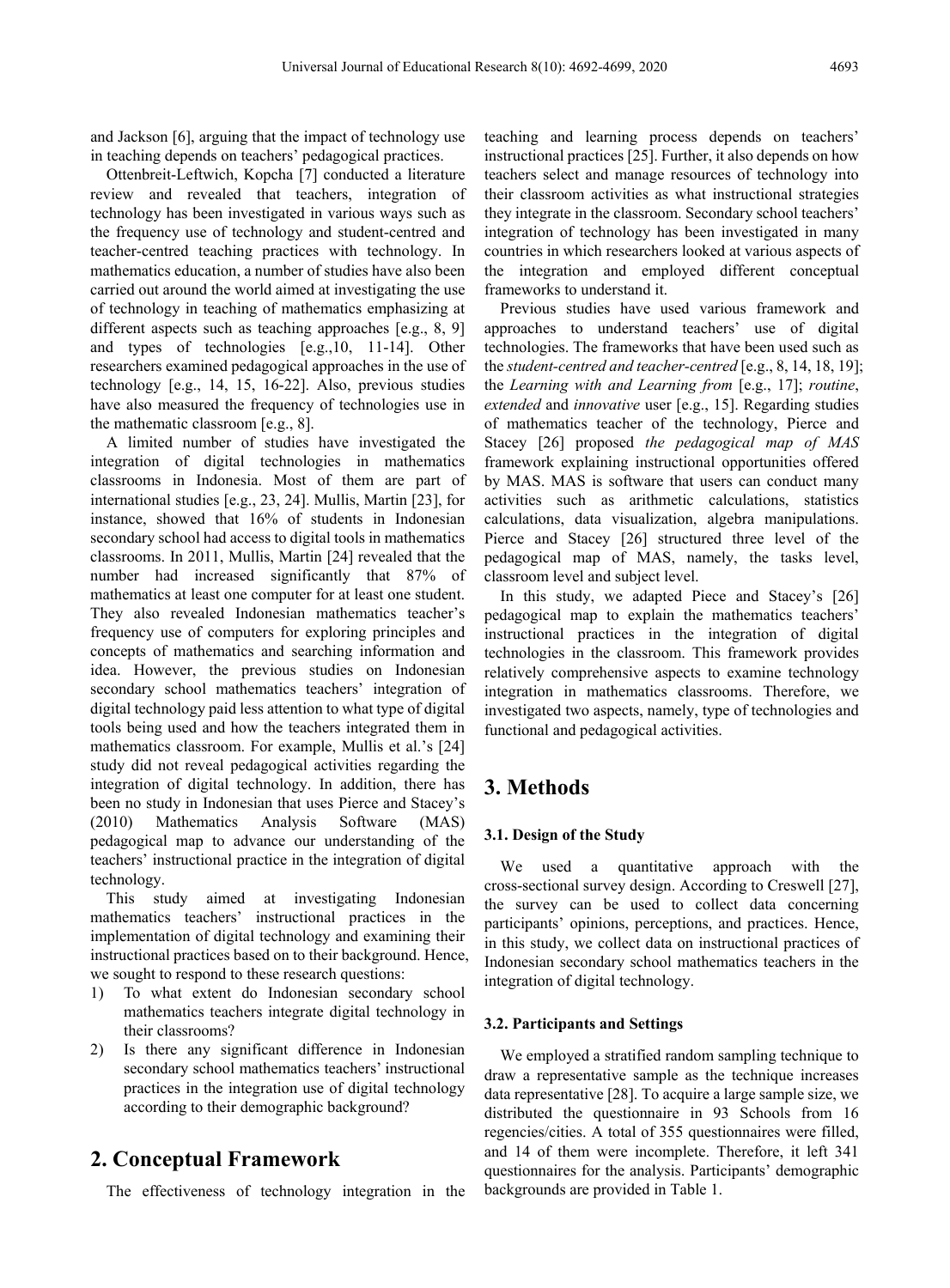| Demographic Profile           |                | Frequency<br>(Percentage) |
|-------------------------------|----------------|---------------------------|
| Gender                        | Male           | 213 (62.6%)               |
|                               | Female         | 128 (37.4%)               |
| Teaching Experience<br>(Year) | Over $30$      | 58 (16.9%)                |
|                               | $21 - 30$      | 93 (27.2%)                |
|                               | $11 - 20$      | 76 (21.9%)                |
|                               | $6 - 10$       | $82(24.6\%)$              |
|                               | $1 - 5$        | $32(9.5\%)$               |
|                               | Master         | $29(8.6\%)$               |
| Education                     | Bachelor       | 310 (90.8%)               |
|                               | Post-Secondary | $2(0.6\%)$                |

**Table 1.** Demographic profile of participants

#### **3.3. Research Instrument**

In this study we developed a questionnaire for the conceptual framework and existing studies. As mentioned earlier, regarding teachers' instructional practices, we looked at types of technologies and teachers' classroom activities with technologies We developed a survey instrument to investigate the type of digital tools being used, and instructional activities with ICT. Some survey items were adopted from Law, Pelgrum [16]. All survey items were scored in a 5-point scales from  $1 =$  never to  $5 =$ always.

#### **3.4. Reliability and Validity**

To assess reliability of the questioner, we used the internal consistency reliability. The inter-item correlation was examined through coefficient of Cronbach's alpha [29]. The data showed a high alpha coefficient of .968. In terms of the validity of the questionnaire, we evaluated the construct validity. Furthermore, we employed the confirmatory factor analysis to assess whether the items measure the construct accordingly. According to Muijs [29], factor loadings can show a correction between items and the overall factor. Results of this analysis produced .924 of the scale values, which fell into the range of being superb. Eigenvalues of all the five factors are 18.6, 2.4, 2.2, 1.4, and 1.1. In addition, 69.6% of the total disparity was described by those factors. In addition, Factor loadings for this scale ranged from .490 to .786, .492 to .868, .660 to .778, .462 to .847, and .460 to .742, which indicate high factors loading.

#### **3.5. Data Analysis**

We employed analysis descriptive and inferential statistics to analyse the data. s. We calculated means and standard deviations of all the items. Furthermore, we conducted a repeated measure ANOVA as well as a paired t-test to examine differences across survey items. In addition, Kruskal Wallis and Mann Whitney tests were run to examine teachers' instructional practices according to teachers' demographic background.

## **4. Results**

We present results of based on the research questions. First, we provide results of teacher classroom practice which is followed by results of differences in teachers' instructional practices in the integration of digital technology according to their background.

#### **4.1. Description of Teachers' Classroom Practices**

The results showed that 67.7% of the participants had at least once used digital technology in their mathematics classrooms. Unfortunately, 47.8% of the participants integrated the technology in 21% to 50% of their mathematics lessons. We present further detailed results on teachers' use of hardware and software, and teachers' functional and pedagogical activities when they used ICT in the classroom as follows.

#### 4.1.1. Teachers' Use Digital Tools

Results of the frequency of secondary mathematic teachers' use of digital tools the classroom are shown in Table 2.

| <b>ICT Use</b>            |                                                           | Mean | Std.<br>Dev. |
|---------------------------|-----------------------------------------------------------|------|--------------|
|                           | <b>Handheld Devices</b>                                   | 2.5  | .99          |
| Hardware                  | Computers                                                 | 3.4  | .81          |
|                           | Calculators                                               | 2.2  | 1.16         |
|                           | Word processor software                                   | 3.1  | 1.09         |
|                           | Presentation software                                     | 3.3  | .97          |
| General<br>Software       | Spreadsheet software                                      | 2.7  | 1.06         |
|                           | Software of concept mapping                               | 1.7  | .89          |
|                           | 3D software                                               | 1.6  | .80          |
|                           | Software of Computer<br>Algebra System                    | 1.8  | .98          |
| Mathematica<br>1 software | Software of dynamic<br>mathematic and dynamic<br>geometry | 2.1  | 1.00         |
|                           | Software of Statistic                                     | 1.8  | .98          |
| Online                    | Online teaching resources                                 | 2.0  | 1.06         |
| Resource                  | LMS                                                       | 1.8  | 1.02         |

**Table 2**. Results of teachers' use of digital tools in the mathematics classroom

We employed the repeated-measures ANOVA to examine differences in teacher's instructional practices. The results showed that teachers' use of hardware ( $p = 0.00$ ) were significant differences across the hardware category. It also revealed their integration of general software  $(p =$ 0.00) and mathematical software  $(p = 0.00)$  were significant differences across the mathematical software categories. Furthermore, a paired t-test was carried out to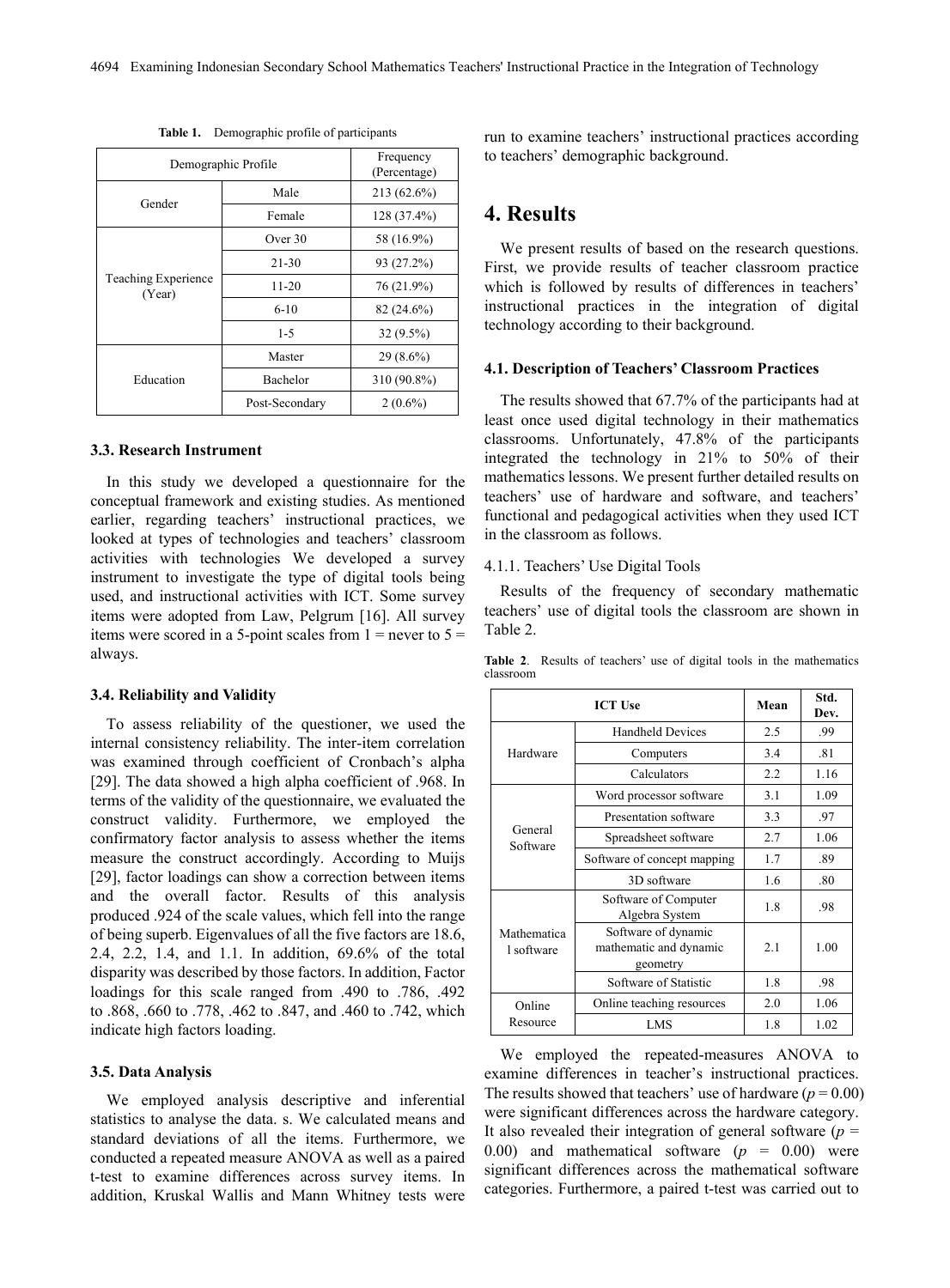assess differences in teacher's integration of online teaching and learning resources. The results revealed that teachers' use of online resources ( $p = 0.00$ ) and LMS ( $p =$ 0.00) had significant differences.

## 4.1.2. Functional and Pedagogical Activities with technologies in the mathematics classroom

We also investigated teachers' functional and pedagogical activities when they used digital technology in the mathematic classroom. Survey results of teachers' functional and pedagogical activities with ICT in mathematics classroom are illustrated in Table 3.

We conducted the repeated-measures ANOVA to examine differences of teacher's functional and pedagogical activities with digital technologies. There were significant differences in teachers' functional activities ( $p = 0.00$ ) with digital technologies. The results also showed significant difference in teachers' pedagogical activities ( $p = 0.00$ ), mathematics topics being taught ( $p = 0.00$ ), and tasks being set by the teachers  $(p = 0.01)$ . Furthermore, in term of teachers' teaching approaches, results of a paired t-test revealed that teachers' use of digital technology to support teacher-centered approach and the student-centered approach was not significant difference with  $p=0.51$ .

## 4.1.3. Teachers' Instructional Practice According to Their Background

We used Mann-Whitney and Kruskal-Wallis tests to assess differences in teacher integration of digital technologies according to their backgrounds. Table 4 and Table 5 present the results of Mann-Whitney as well as Kruskal-Wallis tests respectively. In addition, Table 6 highlights the results from both tests.

| Activities in the integration of digital technology in the classroom |                                                                       | Mean | Std. Dev |
|----------------------------------------------------------------------|-----------------------------------------------------------------------|------|----------|
| Doing arithmetic activities                                          |                                                                       | 3.1  | .91      |
|                                                                      | Drawing and plotting graphs of functions                              | 3.0  | 1.03     |
|                                                                      | Solving problems                                                      | 2.9  | 1.16     |
| <b>Functional activities</b>                                         | Constructing diagrams                                                 | 3.0  | 1.23     |
|                                                                      | Doing computation and calculations                                    | 2.8  | 1.16     |
|                                                                      | Creating 3Dobjects                                                    | 2.7  | 1.22     |
|                                                                      | Giving mathematics classroom instructions                             | 2.8  | 1.10     |
|                                                                      | Presenting content of mathematics in the classroom                    | 2.8  | 1.11     |
|                                                                      | Conducting assessments                                                | 2.3  | 1.06     |
| Classroom activities                                                 | Guiding student in mathematical exploratory and inquiry<br>activities | 2.4  | 1.07     |
|                                                                      | Providing feedback in learning mathematics                            | 2.4  | 1.15     |
|                                                                      | Providing remedial in learning mathematics                            | 2.3  | 1.13     |
|                                                                      | Teacher-centred methods                                               | 3.0  | .90      |
| Teaching approach                                                    | Students-centred methods                                              | 3.0  | .98      |
|                                                                      | The content of Geometry                                               | 2.8  | .99      |
|                                                                      | The content of Calculus                                               | 2.5  | 1.07     |
| Subject                                                              | The content of Trigonometry                                           | 2.6  | 1.03     |
|                                                                      | The content of Algebra                                                | 2.6  | 1.01     |
|                                                                      | The content of Statistics and Probability                             | 2.8  | 1.03     |
|                                                                      | Learning pen-and-paper skills                                         | 2.5  | 1.15     |
|                                                                      | Exploring regularity and variation                                    | 2.4  | 1.10     |
| Task                                                                 | Linking representation                                                | 2.4  | 1.08     |
|                                                                      | Simulating real situation                                             | 2.4  | 1.10     |
|                                                                      | Using real data                                                       | 2.6  | 1.11     |

**Table 3.** Results of teachers' activities with digital technologies in the classroom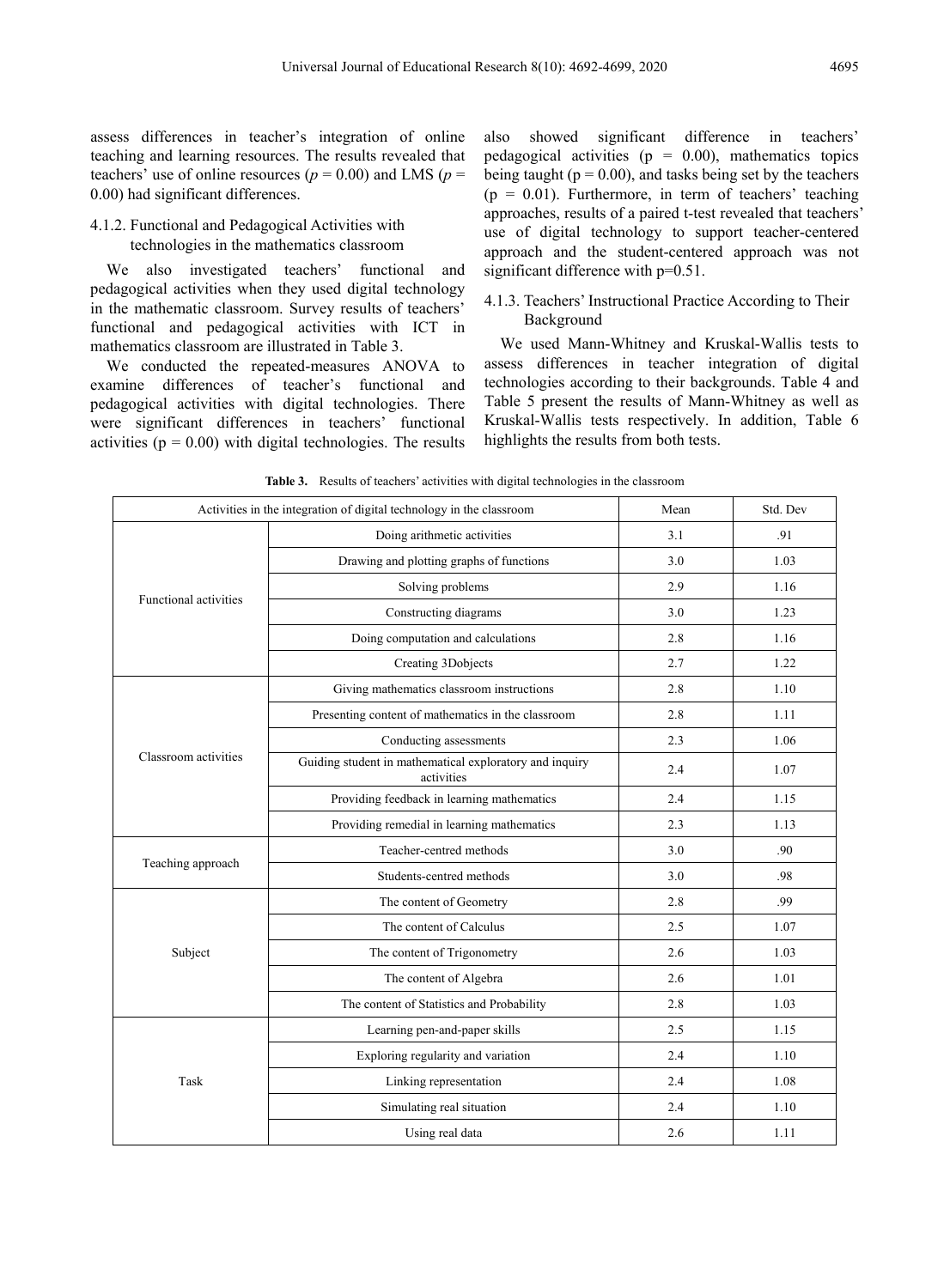|  |  | Table 4. Results of Mann-Whitney test |  |  |
|--|--|---------------------------------------|--|--|
|--|--|---------------------------------------|--|--|

| Variable | Median of Each Category |                |     |
|----------|-------------------------|----------------|-----|
| Gender   | $Male = 2.0$            | Female $= 3.0$ | 006 |

The results show male and female teachers' use of digital technology were statistically significantly different, indicating female (3.0) was better than male (2.0) with p= .006.

**Table 5.** Results of Kruskal Wallis test

| Variables              | Values                                                                                                                                                                                     |
|------------------------|--------------------------------------------------------------------------------------------------------------------------------------------------------------------------------------------|
| <b>Education Level</b> | H-Value = 7.1; $df = 2$ ; Significant. = .029;<br>Mean Rank = Post-Sec. $(53.5)$ ; Undergrad.<br>(165.9); and Post-Grad. (202.8)                                                           |
| Teaching<br>Experience | H-Value = 3.0; $df = 4$ ; Significant. = .55;<br>Median = $2.0$ (1 Years-5 Years); $2.0$ (6<br>Years-10 Years); $2.0$ (11 Years-20 Years)<br>(2.0); 2.0 (21-30 Years); 1.0 (Over 30 Years) |

The results suggested there were statistically significant differences in mathematics teachers' instructional practices according to gender of the participants and their education level. The teachers with a post-graduate degree had better instructional practices with digital technologies than teachers with other lower level degrees. Moreover, female teachers had better instructional practices with the technologies than male teachers.

**Table 6**. Summary of the results

| Demographic Background | Results         |
|------------------------|-----------------|
| Gender                 | Significant     |
| Level of Education     | Significant     |
| Teaching Experience    | Not Significant |

# **5. Discussion**

This study investigated Indonesian secondary school mathematics teachers' instructional practices in the integration of digital technology in teaching and learning of mathematics and examined differences in their practices according to demographic background. It was conducted in Indonesian that involved 341 secondary mathematics teachers as participants of the study. The findings of this study show several important points of discussion.

First, this study showed that 68% of the mathematics teachers in Indonesian have at least once used digital technologies in their classrooms yet they use it for the teaching of a limited number of lessons. This indicates a large numbers of secondary school mathematics teachers in Indonesia did not implement the policy on the integration of digital technology and did not fully implement the current curriculum stipulating the integration of digital technologies in the teaching and learning.

Second, the Indonesian secondary school mathematics teachers dominantly used presentation-oriented tools such as PowerPoint. This finding is in agreement with previous studies in other countries [e.g., 10, 11, 14, 18]. It indicates that teachers did not take advantages of the digital tools that are specifically designed for teaching and learning of mathematics. In mathematics classroom, the use of presentation-oriented software such as PowerPoint does not provide many advantages in teaching of mathematics. Presentation-oriented software is not equipped with features that can facilitate students' knowledge construction and support them to work on rich mathematical tasks. Furthermore, this study showed the teachers mostly used GeoGebra software. GeoGebra was the most popular software over other mathematics software because it is free software that has been used widely around the world [see. 30] and accommodates the teaching and learning of a various mathematics topics such as Algebra, Geometry, and Statistics.

Third, doing arithmetic activities and drawing as well as plotting graphs of functions were the two most dominant activities exhibited in the mathematics classroom. The existing literature revealed mathematical graphing software was the earliest computer technologies developed for educational purpose [see 31]. It relates to the finding showing that software that allow users to easily plot graphs was the most frequently used mathematical software. Furthermore, presenting contents of mathematics was another common teachers' classroom activity when they integrate technology. This finding indicates that teachers did not commonly use technologies for conducting constructive activities such as inquiry activities.

Fourth, at classroom level, the teacher-centred approach was more dominant compared to the student-centred approach. This is in agreement with existing studies [e.g., 8, 9, 19, 20, 32], showing that the integration of technology did not support student-centred instruction. Even in developed countries such as England where most of teachers still adopted teacher-centred practices when they used technology [see 14]. At the task level, most of the teachers used digital technologies as a tool for drill and practices. Cavanagh and Mitchelmore [33] argue that drill and practice tasks do not significantly affect students' learning outcomes since they are similar to rote learning exercises. In addition, at the subject level, this study showed that teachers commonly used technologies when they taught and they still approached mathematics topics in traditional ways such as starting a lesson by introducing a concept of mathematics which if followed by showing examples of mathematical problems and assigning students to complete them. This indicates that the mathematics teachers did not take advantages of building metacognition and overview of mathematics topics when they taught them. The literature [e.g., 34] highlights that higher-level thinking may be enhanced through the integration of technology if the teacher takes the opportunity to encourage metacognition and overview in learning of mathematics. Furthermore, the teachers did not change the balance between skills, concepts, and applicationsof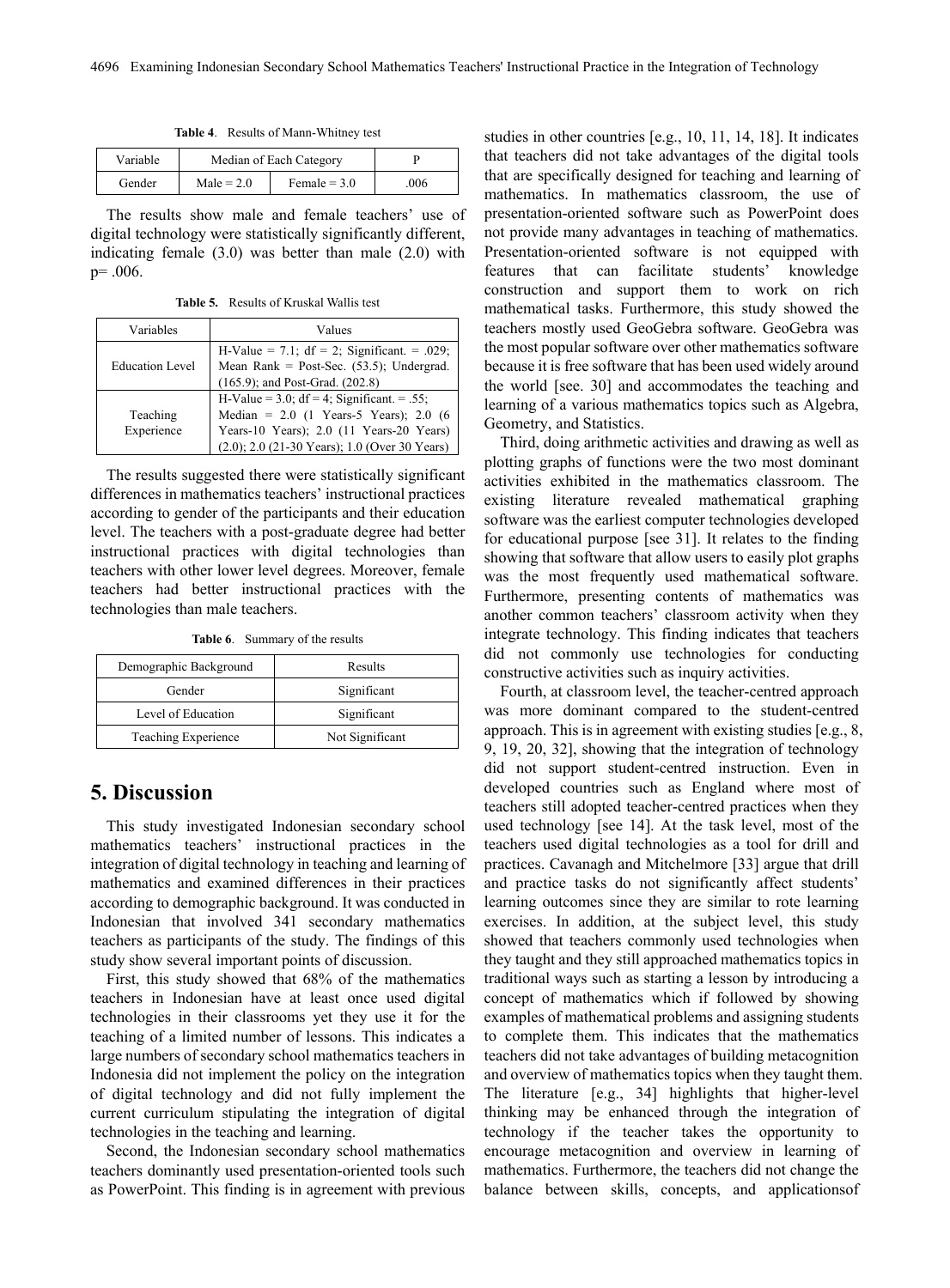mathematics. On the other hand,existing literature has showed that digital technology can help teachers to shift balance from learning facts to support students' argumentation [35].

Fifth, regarding differences in teacher use ICT according to their background, the study revealed that female teachers more frequently used technologies than male teachers. This finding contradict with the common view that technology-related activities have been seen as a 'male domain'[43, 44, 46, 47]. However, regarding the integration of technology in the classroom, the domination of male teachers over female teachers is no longer exist. For instance, King, Bond and Blandford [48] and North and Noyes [49] claimed that technological competencies is no longer seen as a male dominance. The present study agrees with those studies as it suggested that female mathematics teachers' instructional practices with digital technology were better male teachers. Furthermore, this study also showed teachers' level of education plays an important role in teachers' instructional practices. This finding is well suited to the view that teachers' education level as a crucial factor to improve teacher quality [see 50]..

Finally, to some extent, lack of Indonesian secondary school mathematics teachers who used digital technologies to facilitate students' knowledge construction. This finding is in agreement with existing studies in other countries, revealing that teachers have not reached a constructive way of technology use [e.g., 36, 37-40]. This might happen due to the fact that Indonesian teachers did not have sufficient technological knowledge as well as knowledge of technology integration in teaching and learning process [See., 41]. Therefore,, the development of teachers knowledge is necessary step that need to take into account in order to improve teachers instructional practices in the use of technologies [42]

## **6. Conclusions**

This study showed that the integration of digital technologies in Indonesian secondary school mathematics classrooms has emerged. However, the current practice still leaves a large room for improvement as this study suggests that most of the teachers used digital technology for a very limited number of mathematics lessons. Furthermore, most of the teachers use used presentation-oriented software. As a result, it raised a concern about the impact of the digital technology integration since such digital tools do not offer many advantages for enhancing the teaching and learning of mathematics. To a large extent, the teachers did not integrate the technology in constructive ways to facilitate students' knowledge construction. In addition, this study reveals that female teachers have better instructional practices than male teachers. In addition, teachers' level of education plays an important role in the integration of technologies in mathematics classrooms. Finally, as the integration of technology in the classroom has emerged, we suggest a study to explore the impact of this integration on students' learning outcomes and their experience in learning mathematics with digital technologies.

## **Acknowledgments**

We would like to thank Asian Centre for Mathematics Education, East China Normal University for financially support the completion of this paper by a research grant from (Project No. 92900-120215-10514). The second author's participation was also in part supported by a research grant from East China Normal University's "Happy Flowers" Strategic Research Fund (Award No: 2019ECNU-XF2H004 )..

# **REFERENCES**

- [1] Mailizar, Manahel A, Fan L. A historical overview of Mathematics curriculum reform and development in modern Indonesia. Teaching Innovations.  $2014:27(\overline{3})$ .
- [2] Berrett B, Murphy J, Sullivan J. Administrator insights and reflections: Technology integration in schools. The Qualitative Report. 2012;17(1):200-21.
- [3] Kimmons R, Miller BG, Amador J, Desjardins CD, Hall C. Technology integration coursework and finding meaning in pre-service teachers' reflective practice. Educational Technology Research and Development.2015;63(6):809-29.
- [4] Lawless K, Pellegrino J. Professional development in integrating technology into teaching and learning: Knowns, unknowns, and ways to pursue better questions and answers. Review of Educational Research. 2007; 77: 575-614.
- [5] Hardman J. Towards a pedagogical model of teaching with ICTs for mathematics attainment in primary school: A review of studies 2008–2018. Heliyon. 2019;5.
- [6] Jackson M. Integration of ICT in the Mathematics Classroom. Journal of Initial Teacher Inquiry. 2017; 3:90-3.
- [7] Ottenbreit-Leftwich AT, Kopcha TJ, Ertmer PA. Information and Communication Technology Dispositional Factors and Relationship to Information and Communication Technology Practices. Second Handbook of Information Technology in Primary and Secondary Education. 2018:309-33.
- [8] Pelgrum WJ, Voogt J. School and teacher factors associated with frequency of ICT use by mathematics teachers: Country comparisons Education and Information Technologies. 2009; 14:293-308.
- [9] Law N. Mathematics and science teachers' pedagogical orientations and their use of ICT in teaching. Education and Information Technologies. 2009; 14:309-23.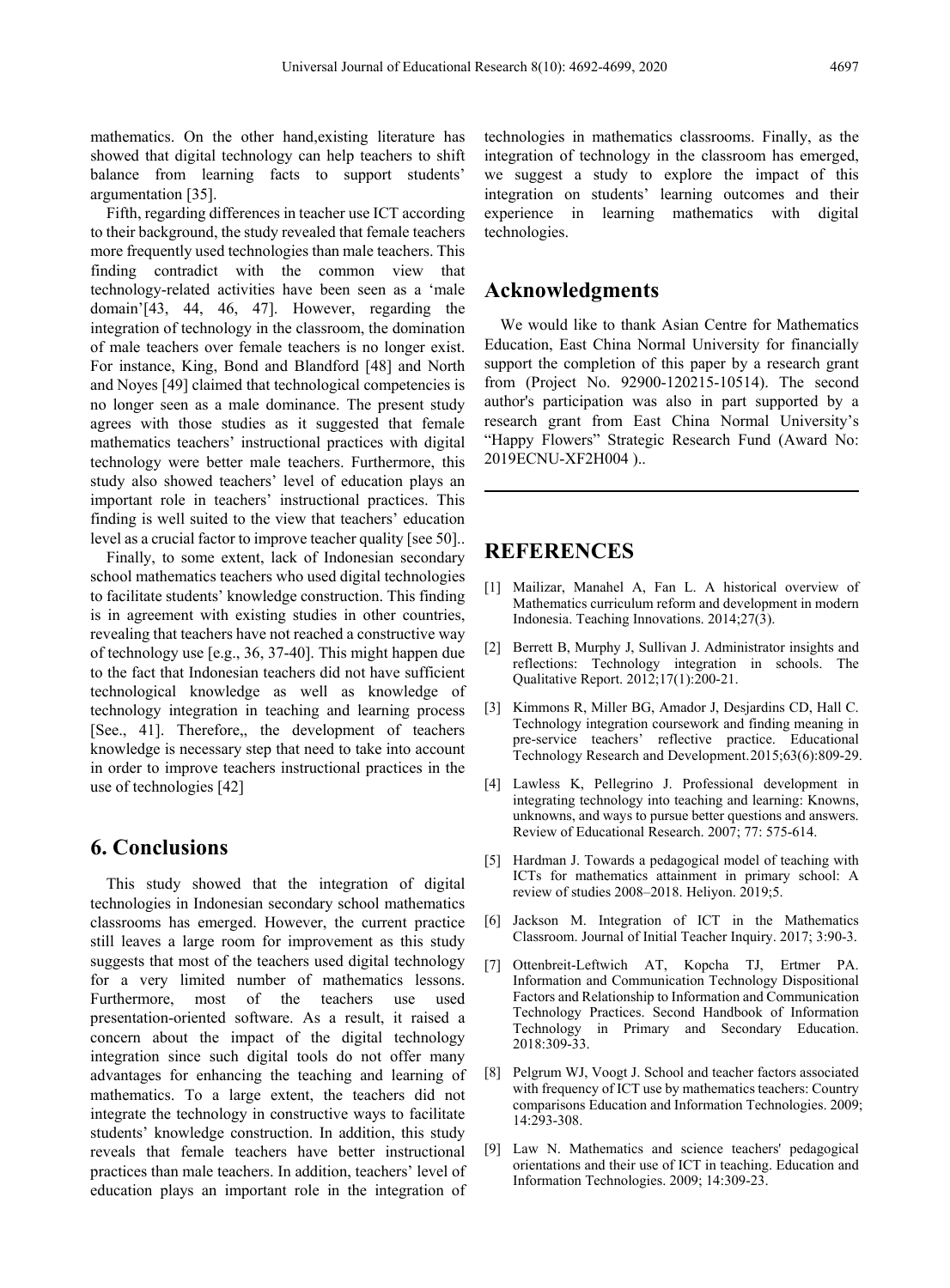- [10] Forgasz HJ. Teachers and computers for secondary mathematics. Education and Information Technologies. 2002;7(2):111-25.
- [11] Loong E, Doig B, Grove S. How different is it really? rural and urban primary students' use of ICT in mathematics.<br>Mathematics Education Research Journal. 2011; Education Research Journal. 23:189-211.
- [12] Becker HJ, Ravitz JL, Wong YT. Teacher and teacher-directed student use of computers and software. Irvine: University of California at Irvine, 1999.
- [13] Kitchen S, Finch S, Sinclair R. Harnessing technology: School survey 2007. Conventry: National Center for Social Research; 2007.
- [14] Bretscher N. Exploring the quantitative and qualitative gap between expectation and implementation: A survey of English mathematics teacher' use of ICT. In: Clark-Wilson A, Robutti O, Siclair N, editors. The mathematics teacher in the digital era. New York: Springer; 2014.
- [15] Hammond M, Reynolds L, Ingram J. How and why do student teachers use ICT? Journal of Computer Assisted Learning. 2011; 27:191-203.
- [16] Law N, Pelgrum WJ, Plomp T, editors. Pedagogy and ICT Use. Hongkong: Comparative Education Research Center, The University of Hongkong; 2008.
- [17] Tay LY, Lim SK, Lim CP, Koh JHL. Pedagogical approaches for ICT integration into primary English and mathematics: A singapore case study. Australasian Journal of Educational Technology. 2012;28(4):740-54.
- [18] Polly D. Elementary school teachers' use of technology during mathematics teaching. computers in the Schools. 2014; 31:271-92.
- [19] Lim CP, Chai CS. Teachers' pedagogical beliefs and their planning and conduct of computer-mediated classroom lessons. British Journal of Educational Technology. 2008; 39:807-28.
- [20] Petras CM. A descriptive study of science and mathematics teachers pedagogy, ICT use and perceptions of how ICT impacts their teaching. Malibu, CA: Perperdine University; 2010.
- [21] Fraser, Garofalo J. Novice mathematics teacher' use of technology to enhance student engagement, questioning, generalization, and conceptual understanding. Journal of Technology and Teacher Education. 2015;23(1):29-51.
- [22] Manoucherhri A. Computer and school mathematics reforms: Implication for mathematics teacher education. Journal of Computers in Mathematics and Science Teaching. 1999;18(1):31-48.
- [23] Mullis I, Martin M, Foy P. TIMSS 2007 international mathematics report. Boston College: TIMSS & PIRLS International Study Centre; 2008.
- [24] Mullis I, Martin M, Foy P, Arora A. TIMSS 2011 international results in mathematics. Boston College: TIMSS & PIRLS International Study Centre; 2011.
- [25] Comi SA, Argentin G, Gui M, Origo F, Pagani L. Is it the way they use it? Teachers, ICT and student achievement. Economics of Education Review. 2017; 56:24-39.
- [26] Pierce R, Stacey K. Mapping pedagogical opportunities provide by mathematics analysis software. international Journal Computer Mathematics Learning. 2010; 15:1-20.
- [27] Creswell JW. Research design: Qualitative, quantitative, and mixed methods approaches. Thousand Oaks, California SAGE Publication, Inc; 2009.
- [28] Fraenkel JR, Wallen NE. How to design and evaluate research in education Boston: MacGraw-Hill; 2009.
- [29] Muijs D. Doing quantitative research in education with SPSS. London: Sage; 2004.
- [30] Hohenwarter M, Lavicza Z, editors. Mathematics teacher development with ICT: Towards an international GeoGebra Institute. The British Society for Research into Learning Mathematics; 2007; Northampton.
- [31] Ruthven K, Deaney R, Hennessy S. Using graphing software to teach about algebraic forms: A study of technology-supported practice in secondary-school technology-supported practice mathematics. Educational studies in mathematics. 2009;71(3):279-97.
- [32] Cuban L, Kirkpatrick H, Peck K, High access and low use of technologies in high school classroom: Explaining an apparent paradox. American Educational Research Journal. 2001;38(4):813-34.
- [33] Cavanagh M, Mitchelmore M. Learning to teach secondary mathematics using an online learning system. Math Ed Res J. 2011; 23:417-35.
- [34] Thomas M, Monaghan J, Pierce R. Computer algebra systems and algebra: Curriculum, assessment, teaching, and learning. The Future of the Teaching and Learning of Algebra The 12 th ICMI Study. Dordrecht, Netherlands: Springer; 2004. p. 153-86.
- [35] Vincent J, editor Year 8 students' reasoning in a Cabri<br>environment. Mathematics education researching: Mathematics education Innovation, networking, opportunity Proceedings of the 26th annual conference of the Mathematics Education Research Group of Australasia; 2003; Geelong, Australia.
- [36] Kozma RB. Technology and classroom practices: An international study. Journal of Research on Technology in Education. 2003; 36:1-14.
- [37] Mueller J, Wood E, Willoughby T, Ross C, Specht J. Identifying discriminating variable beetween teachers who fully integrate computers and teachers with limited integration. Computers and Education. 2008; 51:1523-37.
- [38] Tondeur J, Van Braak J, Valcke M. Towards a typology of computer use in primary education. Journal of Computer Assisted Learning. 2007;23(3):197-206.
- [39] Hennessy S, Ruthven K, Brindley S. Teacher perspective on integrating ICT into subject teaching: commitment, constrains, caution, and change. J Curriculum Studies. 2005;37(2):155.
- [40] de Aldama C, Pozo JI. How are ICT used in the classroom? A study of teachers' beliefs and uses. Electronic Journal of Research in Educational Psychology. 2016;14(2):253-86.
- [41] Mailizar, Fan L. Indonesian teachers' knowledge of ICT and the use of ICT in secondary mathematics teaching. EURASIA Journal of Mathematics, Science and Technology